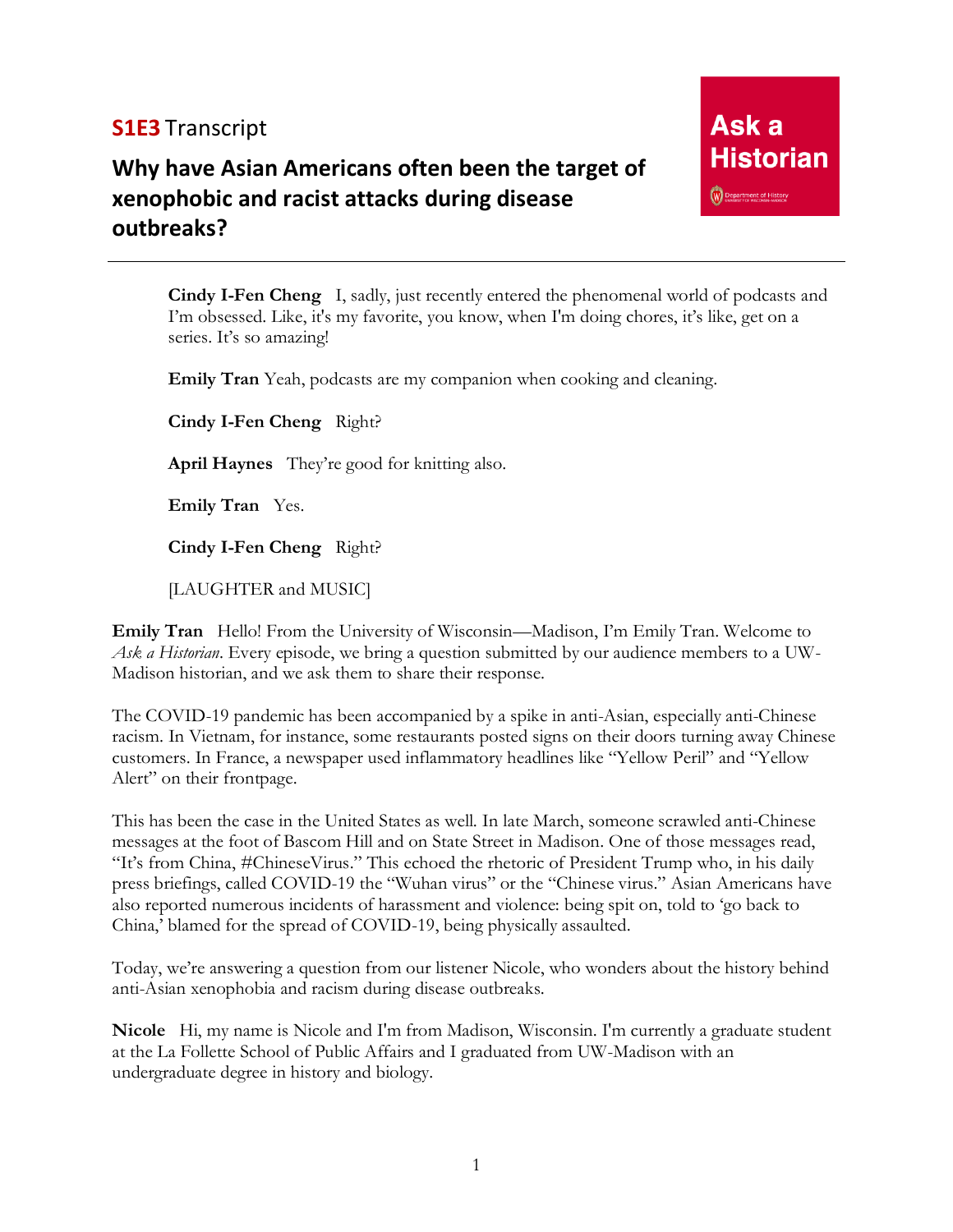So, my question is: Currently in the United States, fear of the COVID-19 virus has led to growing anti-Asian racism. I've heard of this happening before, that white Americans have often responded to public health crises with xenophobia and racism against Asian Americans. Why have Asian Americans often been the target of this hate?

**Emily Tran** To answer Nicole's question, my co-host Professor April Haynes and I spoke with Professor Cindy I-Fen Cheng.

**Cindy I-Fen Cheng** My name is Cindy I-Fen Cheng. I am the current Director of the Asian American Studies Program and I'm a professor in the history department.

**Emily Tran** Cindy teaches courses that examine Asian American history and culture, Cold War culture, and identity, migration, and citizenship. Her book is *Citizens of Asian America: Democracy and Race During the Cold War.* Cindy also edited *The Routledge Handbook of Asian American Studies.* 

[MUSICAL INTERLUDE]

**Emily Tran** Thanks for joining us today Cindy.

As the COVID-19 virus spread across the globe, fear of contagion has been accompanied by growing anti-Asian and especially anti-Chinese racism. Has this happened before, this linking of a racial or ethnic minority group with disease and contagion in the midst of a public health crisis?

**Cindy I-Fen Cheng** Yes. Thank you for that very important question. Absolutely. And here, I think it's very important to also note that a really noted scholar named Nyan Shah, he wrote this wonderful book that everybody has been drawing on to understand this better and the historical linkages. The title would be *Contagious Divides: Epidemics and Race in San Francisco's Chinatown*.

What he looks at is the late  $19<sub>th</sub>$  and the turn of the  $20<sub>th</sub>$  century. He looks at a series of epidemics that broke out both nation-wide and within the city of San Francisco, from the smallpox to bubonic plague, syphilis, these type of epidemics. And what's really interesting is that you started to see the same level of xenophobic discourses charged against the Chinese immigrants in San Francisco. And they were very, very extreme in terms of the kinds of assaults that were happening on the Chinese during that time.

But just like what's happening right now, the most important part that these kinds of assaults show us isn't just that, oh, okay, there are these anti-Asian, anti-Asian American, anti-Chinese kinds of xenophobic racist acts. What it shows was that, in times of these uncertainties, the public in San Francisco, they looked to what they had marked as something foreign, as something other, to place a lot of blame.

And what this blame does is it mis-directs and hides our attention from larger structural issues. And here, the racism that's really happening is the unequal access to municipal social services, horrible housing for the poor, lack of sanitation and trash pickups, not having vaccination drives in the Chinatown area because that area is marked as foreign, as Other, as ghetto. And so, all these larger structural issues that's going on is what's causing the spread.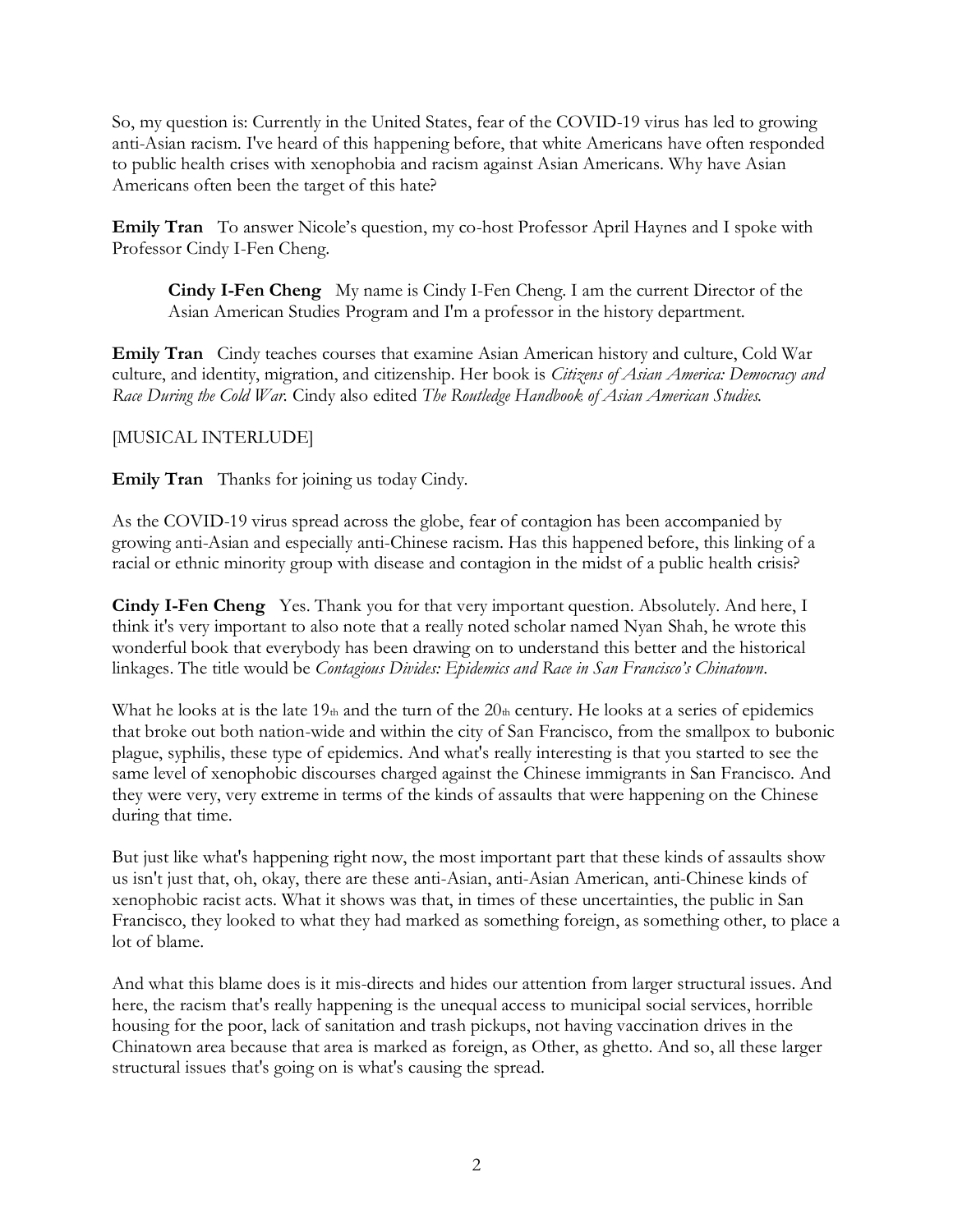However, instead of turning into and looking at policies of public health and how we can improve that, what people use is different kinds of emotions and say, "These groups of people or something that's foreign, something that's Other. We're not really sure if they're part of the United States, who are, are they really citizens?" And those kinds of feelings get attributed to them.

In the same vein, I would like to point out that with the COVID-19, this obsession, like "Oh, it's from this country, where's the origin?" Those are important questions to ask. And a lot of it, many scientists are saying that it has to do with our treatment of wildlife, of animal husbandry. But when we really look at the uncertainties that's been created, there's another layer that we have to look at. What are our national policies in terms of social distancing? How respectful are they? Do we have an effective national response, federal response, not just state and local response? And when we talk about relief, are these relief going to the people who need it the most?

And what's one of the most interesting lessons that we can gain from the epidemic crisis in the late  $19<sub>th</sub>$ , early  $20<sub>th</sub>$ , is that public health officials over time shifted away from quarantine, to screening, testing. And so, you can see, even right now we're having a debate in terms of how do we contain it, right? Social distancing, doing more tests.

These racist assaults are important, but how is it mis-directing our attention in terms of who to hold accountable for these things? And it always reveals larger structural national policies as opposed to just a group of people.

**Emily Tran** So, in these health crises when white Americans have turned against an ethnic or racial group with the effect of misdirecting attention from deeper structural problems, why target Asian Americans? As our listener Nicole asks, why have Asian Americans often been the target of this hate?

**Cindy I-Fen Cheng** Well, I think we could say Asian Americans. But I would like to say we can use this as a stand in to talk about racial scapegoating. How do we single out a group of people for unmerited blame? And what we start to see in this situation is that, when the nation goes through either a moral crisis, a health crisis, or an economic crisis once again, how do we want to address this?

And a very easy way to address this, again, is to single out a group of people for unmerited blame and say that every single possible thing that could go wrong is attributed to this. It doesn't matter what the numbers show, what reports show what academics show. It becomes, "These are the group of people that I see that I'm not sure I know, I understand. And let's target them."

I want you to think about parallels from history to current. When there are a deep economic crisis, we understand— at current times, we talk about words like "hedge funds" and "the financial markets" and all these things. But when there is a presidential campaign and we need to rally the masses, we don't want to talk about these larger issues. So, what do we say? We say, "It's the immigrants."

And why is that effective? Why was it effective in  $19<sub>th</sub>$  century to look at Chinese immigrants or Asian Americans? Why is it effective currently, in the 21<sub>st</sub> century? Well, first of all, immigrants can't vote. They don't have a voice in the political party, so you could blame them for everything. Their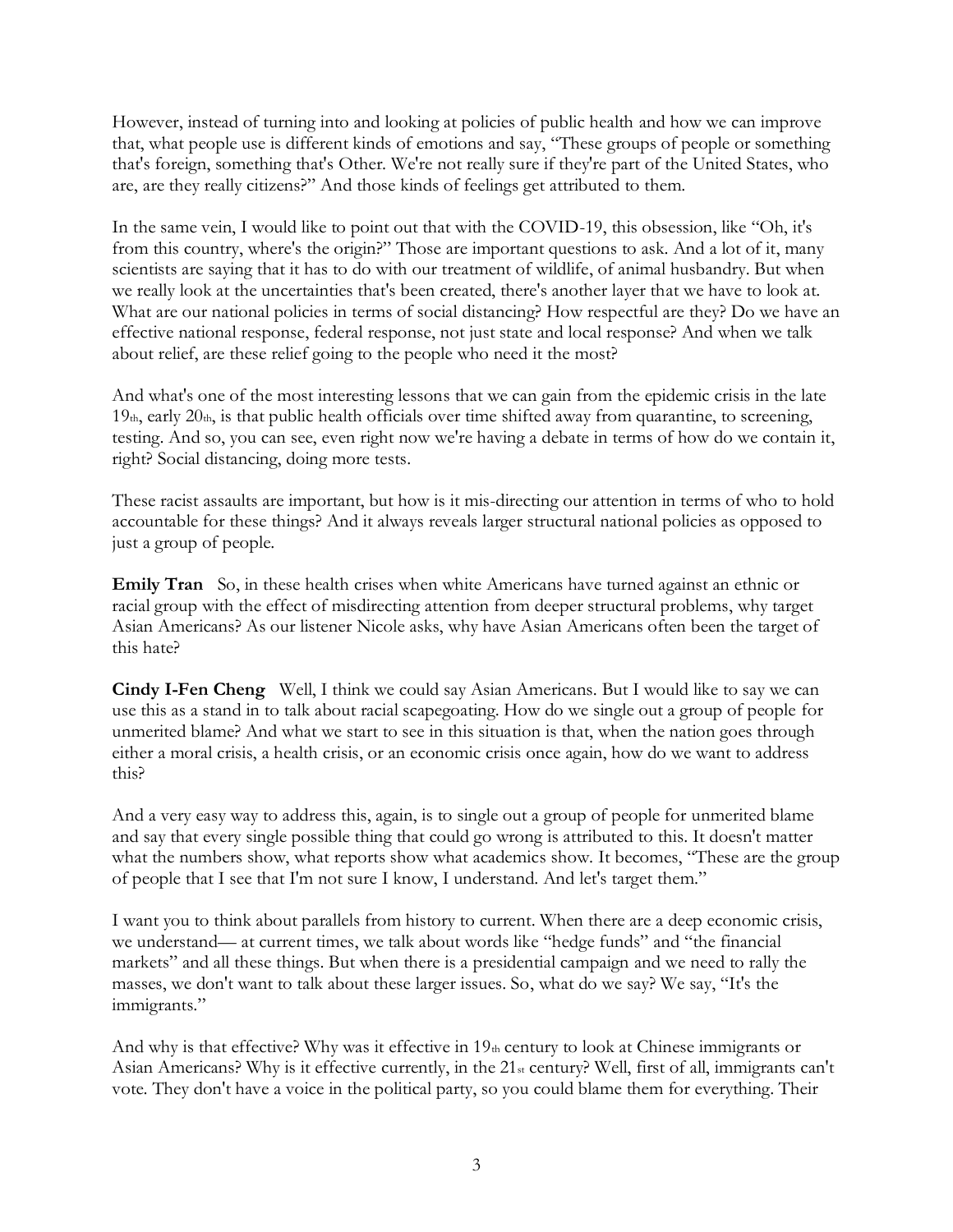larger public voice is not going to make that big of a difference in terms of voting because they're disenfranchised and they're also people who people with suspicions.

But if you look at the statistics, if we look back and I think one of this historic incidents is the move to restrict immigration of Chinese to the United States. This is a nationwide, first federally enforced policy in 1882. People may not realize that the Chinese only constituted 0. 2% of the total population. They made up somewhere along the lines of—and this is an estimate—about 105,000 all across the nation. I mean, 0.2%. But every possible social ill was attributed to them. And that's quite a large thing.

And the belief is, "If we get rid of this group, everything of the nation will restore to health." And I think when we have the benefit of time, we can look and we can sit back and we're like, "I don't think it's that easy. And I don't think they activities of 105,000 people can, in fact, totally take down a nation."

And so, I think what we start to see when we see this historic tendency to want to attribute blame to immigrants, we need to make and understand these linkages of how once again, we use the blame against immigrants as a way to look at other things that might be more important, that might actually do more to improve our economy, that might actually do more to improve our public health.

So, I think that's something to think through, on how we can learn from this kind of what we call "immigrant scapegoating" as a very historically, process that we have used to avoid talking about harder issues and ask harder questions.

**April Haynes** Cindy, on this issue of scapegoating immigrants generally, I'm noticing in the U.S. media right now, a lot of language like "the invisible enemy" to describe the virus itself. And I wonder if you can reflect on that kind of rhetoric and how it has applied to immigration history.

**Cindy I-Fen Cheng** There are these terms, right, that we have used earlier— you guys have mentioned things like the "yellow peril." For Asian Americans, one of the ways that, again, related to the fact that they're more foreign than European immigrants— as people have said, they're "from a different shore. And they're not from the European end, right? This is the first critical mass of non-European immigrants to come to the United States.

They were attributed to this notion of inscrutability. Like, "you cannot know the minds," right? They're so inscrutable. And so, if you see the language, it's all, again, this nervousness around not knowing who these people are, not being familiar.

So then, you have words like "inscrutable," "invisible," this "silent peril," the "yellow peril" that's going to come and overtake us. That's why xenophobia is a very powerful word to use for what's happening, is that it's the fear of the foreign.

Instead of focusing on how us as a nation could do better in terms of our containment, in terms of our approach to addressing this, we start looking and say, "It's the fault of something else, something foreign, and that we're just victims of something." But here, we're starting to see we're not victims of anything. We could, as a nation, come together and figure out how to contain it and move forward.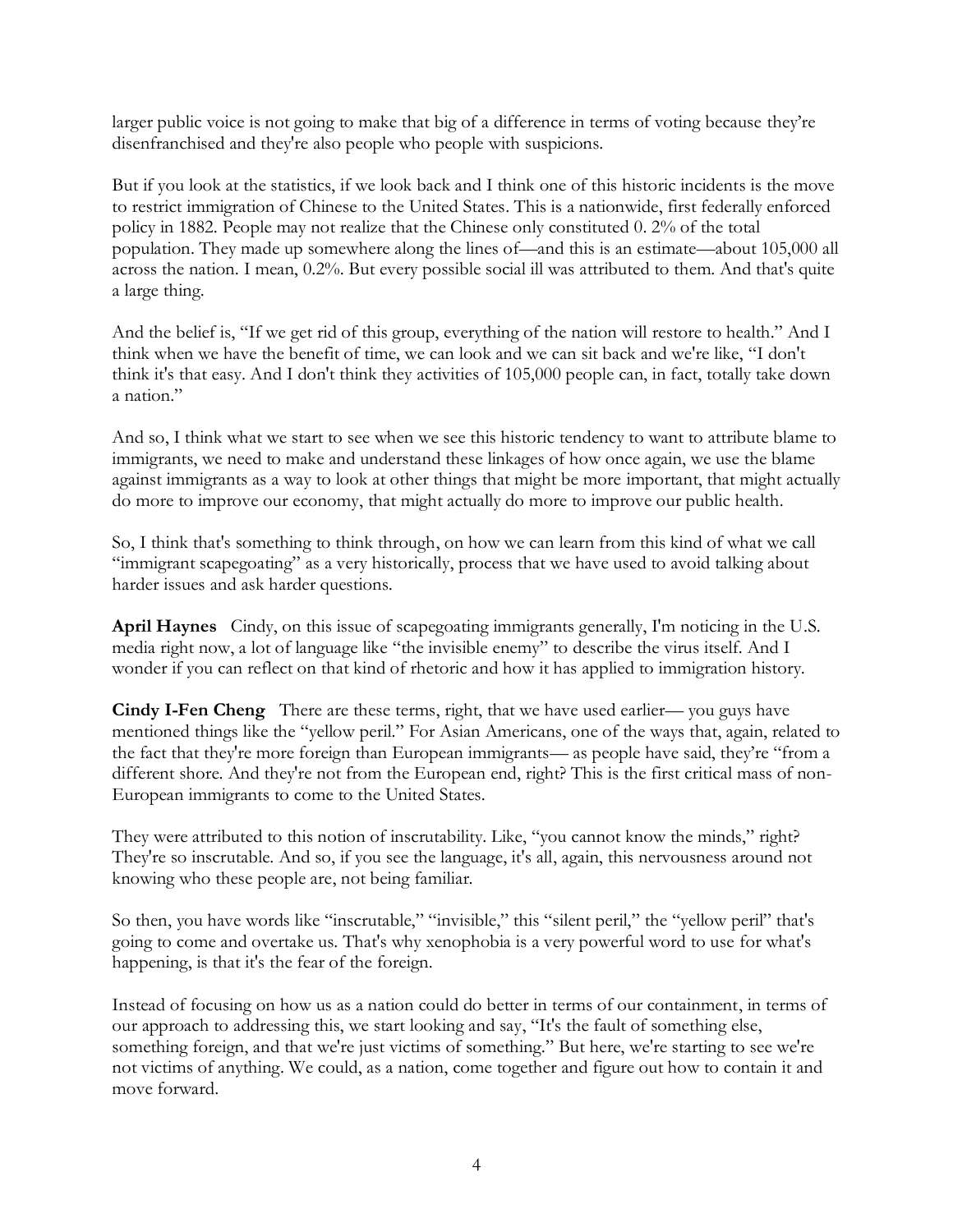**Emily Tran** So, I want to think about causation. You talked about, in the late 19th century, early 20th century, all of these immigration restrictions against Asian immigrants entering the United States. So, how should we think about causation? Did these exclusionary laws foment xenophobia during disease outbreaks? Or did popular racist ideas and stigma that emerged during the outbreaks lead to further exclusionary policies?

**Cindy I-Fen Cheng** Yeah, I think that what we see is that in major historic moments, we see these as continuations of things that's been going on, something that helps enhance it and justify it. I'll use the current situation and then I will link us back to the historic things that happened in the 19th century.

There's two things if you look at popular news today that's happening that I find very interesting because they're contradictory. And they, they're very revelatory, they're very insightful. On the one hand, when we're talking about the need to reopen the economy, the COVID-19 doesn't seem to be *that* dangerous. The COVID-19 doesn't seem to kill that much. Correct? Now, when we talk about immigration policies, not suspending the process of granting permanent residency, green cards, to those in the United States, all of a sudden, the COVID-19 is an invisible killer. All of a sudden, it is this horrifying, uncontrollable thing.

What's interesting about this period is that they're said in the same breath. "Open the economy, 'cause the virus is not that dangerous. Oh my God, we got to suspend all green card applications, close every single border an inordinate amount of time, because it's so dangerous. We've got to protect ourselves."

Now, when we see contradictions in history, we start to understand that these are products of agendas, not just neutral value-free descriptions of situations. And so, what this points to is that, perhaps, a crisis could be used to further certain agendas that has been already ongoing. And it is not a surprise that we have drummed up anti-immigrant sentiment as the way to fix our nation's every single economic woe. And so, we go backwards, we wrap around once again, to think historically, that marks a continuity.

One of the most important things I try to cover is that the actual first federal policy that was enforced against Chinese exclusion was actually in 1875. It was called the Page Act, against women. A lot of times, what we think about the problem of immigration, the popular story is, "Oh, they are taking our jobs away. The economic reasons— we got to get rid of them." At this time, if I could put it in context, there were only about at most about 7,000 Chinese women in all the United States.

The question about wanting to restrict it had nothing to do with job scarcity. It was about the belief that Chinese women were ruining the moral health of the nation because they came— most of them came as sex workers. Well, there are sex workers of all nationality. But what made Chinese women sex workers more dangerous is that they would pollute the blood of the white race. They also suggested that sex was taking place outside of marriage. And they were also believed to be carriers of syphilis. Who carries the disease? Who is ruining—? It's always, it's the foreign Other that is responsible for that. But it's never the other partners. It's never the men who are the carriers. It's always going to be the women. And here it's always going to be the immigrant women, the Chinese, the non-white immigrant women.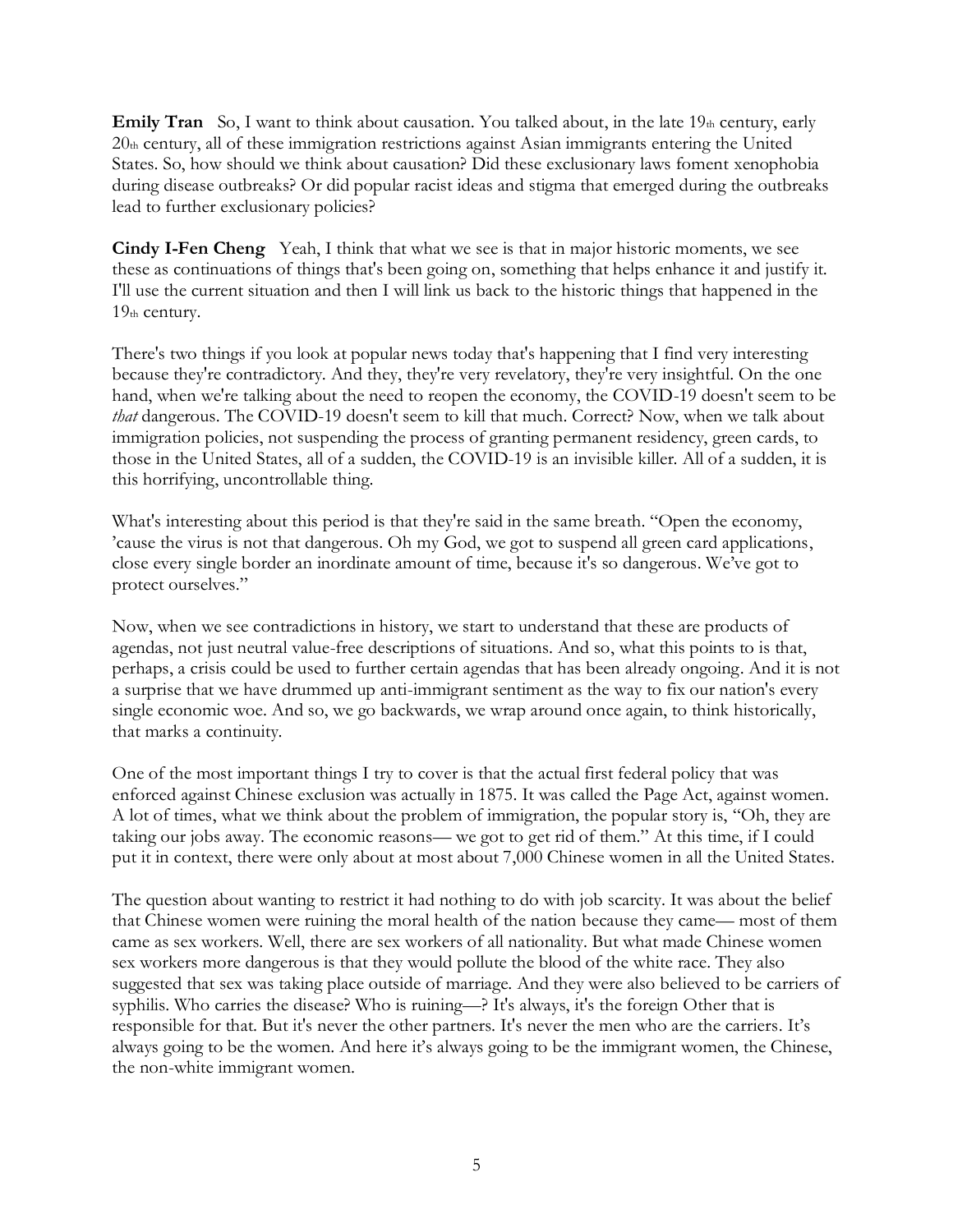And so, they became such—this, this group of 7,000 in all the nation—became such a threat that we passed a federal law. And, and let me tell you, there were senators in certain parts of our states that have never met a Chinese, never met a Chinese woman, never. But this looming belief that there's something foreign, something we can't see is to be blamed, right? We passed the first one.

It also tried to exclude Chinese workers. Now that didn't work very well. It wasn't enforced. But the stipulation against Chinese women was enforced in 1875. We had earlier federal laws of immigration like the Alien Sedition Acts, but we know that those weren't federally enforced. So, they were symbolic for other reasons. The next major federal law was in 1875, and that was partially forced.

But the reason why the Chinese Exclusion Act gets so elevated is this: this is when we went all out. We started a whole Bureau of Immigration. Our whole entire immigration regime began during this time to enforce this.

And so, I think this is where ideas and how we think, they have material consequences. And so, I think this is something I want us to think about. But also, to link through what we wanted to talk about once again, is that it's not so much as if an economic crisis, a public health crisis is what gives rise to xenophobic racism. These were present. They enhance it and allows people to chase different kinds of political agendas.

**Emily Tran** So, I want to talk more about the material manifestation of structural racism in a historic sense by looking at urban space. We see now that many American cities with a history of Chinese immigration and settlement have really vibrant Chinatowns that serve as cultural and business hubs. Is the origin of Chinatown rooted in this history of blame for disease?

**Cindy I-Fen Cheng** I think what we need to see is Chinatown is— and it kind of embeds the most interesting part of spatial formation. Remember, the reason for Chinatown, the actual history it's, it's rooted in segregation, pure and simple.

Many of them emerged pre-Civil War and extended post-Civil War. And on the one hand, it was like a no-win situation. As different Asian immigrants were trying to rent out places to live, there were whites-only stipulations. There were residential segregation. There were restrictive covenants in these areas that limited certain areas to whites only.

So, they had to find very rundown spaces that policymakers didn't want to develop. And they can only rent in these places, and if they're lucky, purchase some of these properties, but most of them were renters. And so, when we talk about Chinatown disappearing, it's because a developer decided, hey, it'd be great to build a freeway here. And they lost it because they were not, they were not able to own. So, it was rooted in this history.

But what keeps it contained post-Civil War, post the fact that segregation is unconstitutional, will be these larger discourses of disease and contagion, of scary things that happen and crime that takes place in these areas, all sorts of stuff that gets attributed to this area.

And when Asian immigrants do live in Chinatown, they get blamed for what? Just wanting to live amongst their own. They don't want to integrate, right? They get blamed for lumping.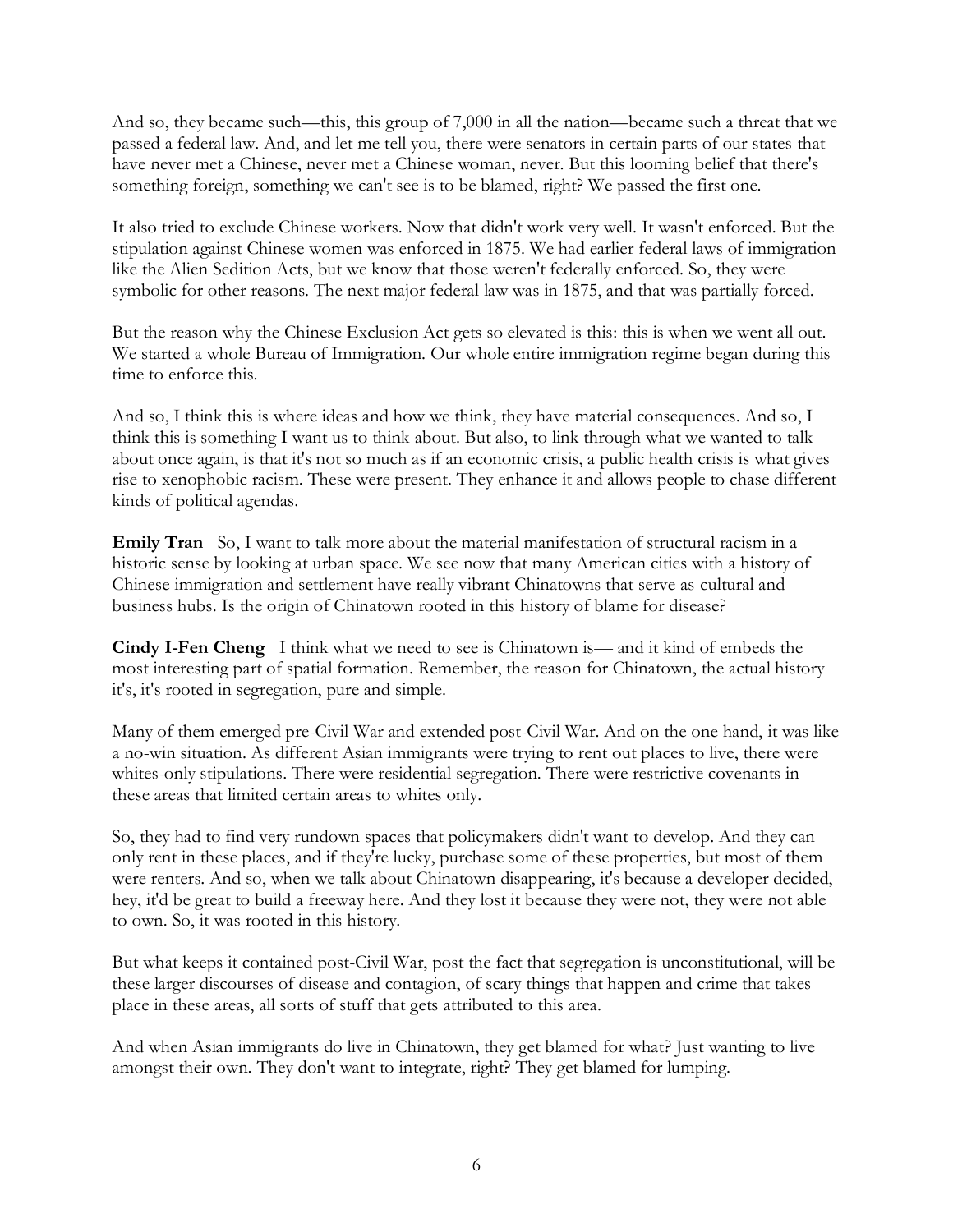I do want to say the generative aspects, though, of places like Chinatown because no matter what, it was a space of community building. Although it was segregated, they were able to form their own supermarkets, their own mutual health associations.

If we go back to the period of the epidemics in San Francisco in the late  $19<sub>th</sub>$  and  $20<sub>th</sub>$  century, many of these Chinese residents, after being stigmatized, they organized and they turned all the horrible discourses over Chinese hygiene and everything, they turned those stigmas to advocate for greater sanitation, for vaccination. They advocated for more municipal services. They advocated for trash to get picked up in the area. They advocated for better housing in their neighborhoods. Because they knew that those were the real issues to help the spread, those structural things, to help limit the spread of diseases.

**Emily Tran** So, these spaces really became centers of community organizing and community strength, and I think that continues very much to the present. And earlier this year, when we were just beginning to be aware of COVID-19, there was a lot of concern that explicit and implicit boycotts of Chinatown would bankrupt businesses there. What were the economic consequences of anti-Asian racism during previous disease outbreaks for Chinese shopowners?

**Cindy I-Fen Cheng** In this question, I think it's very much along the national trend. One of the ways of containing epidemic solely through quarantine over testing, meant that businesses collapsed. And here, what we start to see is that if we shift only towards that, it hurts the people who cannot and the stigma. People don't want to eat at a Chinese restaurant because they think the contagion is higher.

And I think this is a stigma that will have material consequences because—outside of just the fact that many of your Asian, Latinx workers, and your African American peoples, they tend to be the essential workers still in the frontlines working—their businesses tend to be stigmatized. So, even if the economy's re-opening, perhaps people in these areas will be still lower. I think that the economic devastation is huge.

But also, I think the larger issue is that even if they apply for loans, right, what we're starting to see is the small businesses are not getting them. Relief is not going to small businesses, no matter who you are, across the nation. So, once again, when we talk about these issues, what we have to then look at is the underlying fixes. How do we have a stimulus package that actually reaches down to our, everybody's, all small businesses? I think that becomes really important.

And the stigma that will continue on after this is something else to think about when we keep saying that, often we look at certain people and think that they're the foreign other, right? Because Asian Americans, they're both foreigners and non-white—so, they got two of these things going on—they often are often attributed to people, like, no matter how long you lived in the United States, how many generations you're born here, you are, what we call— they become perpetual foreigners.

The question that's posed to an Asian American is not like, "Oh, are you born in the United States or somewhere else?" The question is always, "Where are you from?" Because the assumption is you can never be from the United States. It's totally okay to ask these questions. But the question is not like, "Hey, are you from here?" It's always just like, "Oh, where are you from?" Because it can't be here.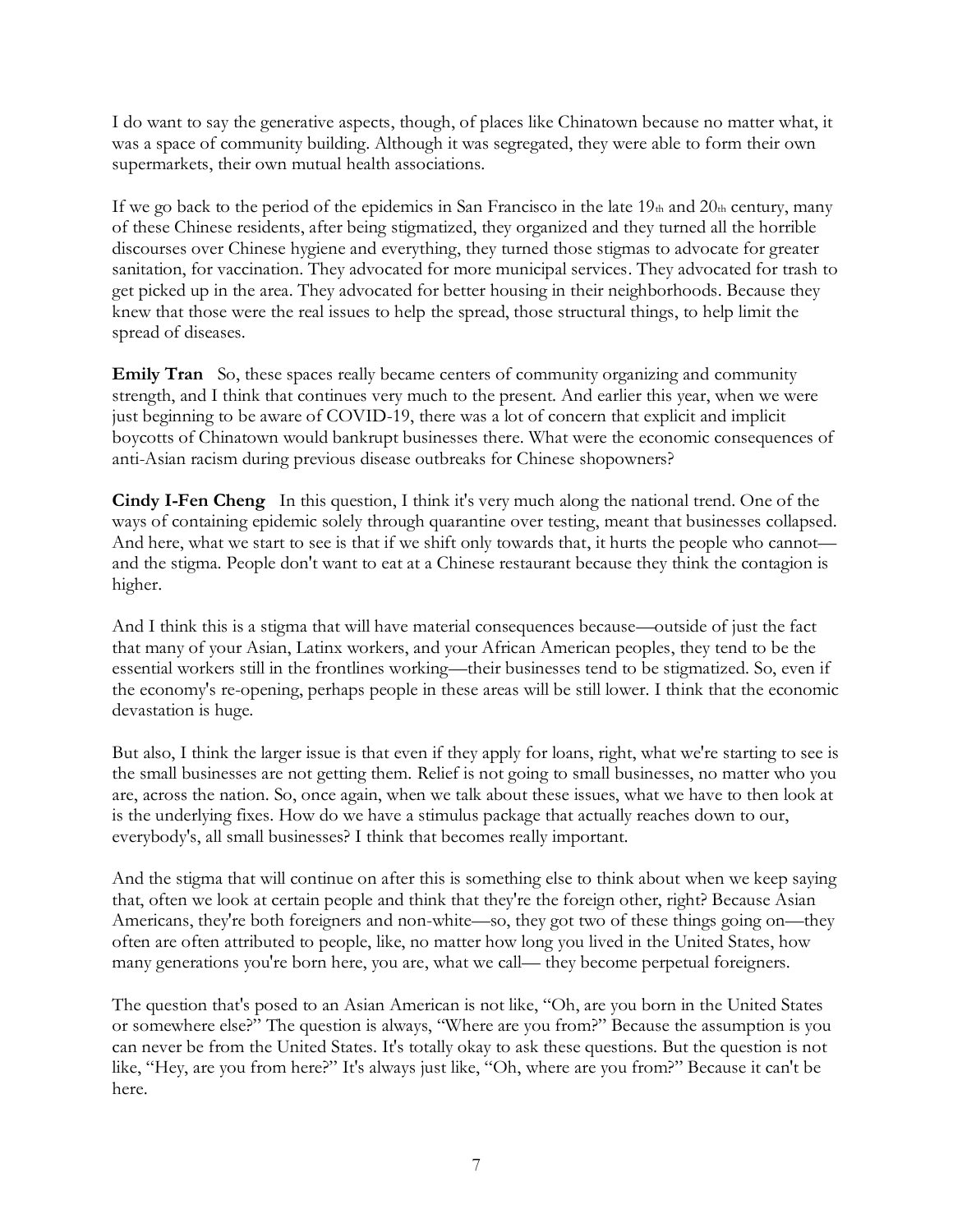The assumption is they're not from here. So, this type of foreign otherness, it has major consequences during this time, because what you start to see is if a situation that people attribute blame to in China, despite the fact that people of Asian descent may have lived here, are not in China, have nothing to do with this. They become socially impacted due to these political and social relations with another country.

**Emily Tran** What immediately comes to mind as an example of this perpetual foreignness is Japanese internment during World War Two. Can you tell us about that history?

**Cindy I-Fen Cheng** During this time, you know, even though you're fighting a war with Germany and Italy, it's not as if every single Italian American, every single German American were attributed to blame for disloyalty.

However, the belief in the foreignness of Japanese Americans, that because they are non-white, they could possibly never really be part of the U.S. A political situation, something that happened completely distant from them in Japan had grave social implications for their lives in the United States.

These types of connections for us to attribute to non-white immigrants as perpetual foreigners no matter how long you've lived here, how many generations, becomes again, this continuation, right, of attributing blame. And I think when you say that Asian businesses will take a greater hit, they already have, and it's likely to continue.

**April Haynes** I just was really interested in the linkage you were drawing earlier in response to Emily's question about the history of the economic consequences between the racial composition of so-called essential or frontline workers today. And I just wonder how the workforce got segmented by race in that way in the first place.

**Cindy I-Fen Cheng** There's two trends that I can point to.

The first is what happened in the 19th century, and how it got exacerbated in the post-war period, which leads us to the current situation. The history of how Asian Americans and in particular Chinese Americans first got into the service sector is— we have to remember that the first major critical mass of Chinese immigrants settled in California, in the San Francisco and Central Valley areas. And many of these were mining towns because the one of the biggest draw for immigrants of all countries became the discovery of gold, where we send fliers and petitions out. And the reason China became in contact was because China had recently lost the Opium War, their ports were opened. And so, for the first time Western nations like Britain and the United States had access. And they recruited people to come and work in the mines.

Now, when you work in the mines, the discovery gold has a limit, meaning gold will get discovered and competition gets, gets fierce. And so, what ended up happening was they started to segregate mines, where they started to say Chinese immigrants cannot mine in these areas. Well, they're here in the United States, they can't mine. They have to figure out a way to earn a living. We know that mining towns were disproportionately male in composition, right? People from all over—either you're European immigrants thinking you were going to just come work for a while, go back home, or you were from other places, come, earn—but mostly, it was men who traveled in these areas. And the women who traveled cater to these needs, and they often were sex workers.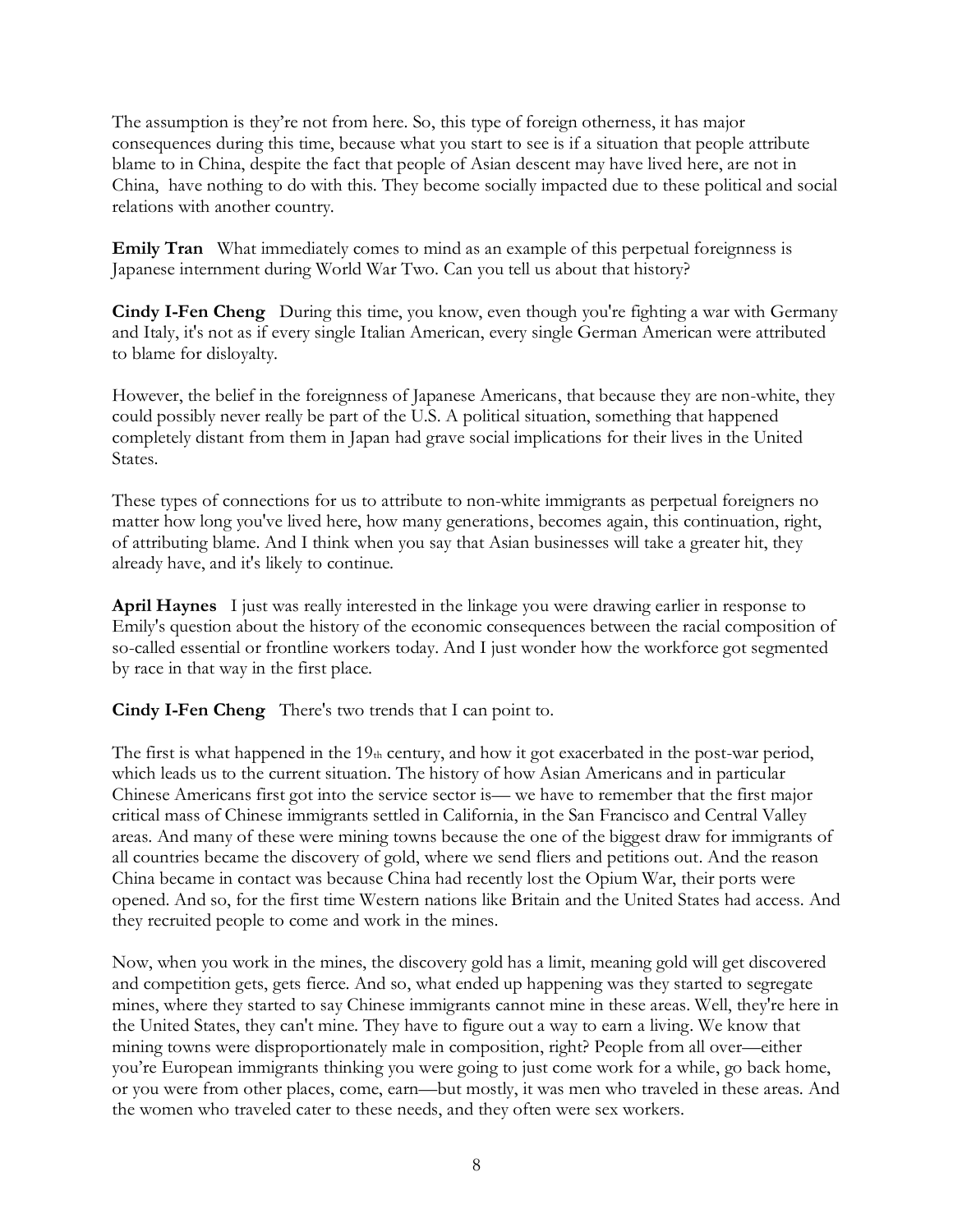So, when all these mining towns started to close, you have this need, because you got a lot of guys working in a mining town. They need someone to do their laundry. They weren't the best at cooking. They needed somebody to cook the foods. So, when competition got fierce, the mines started to close, Chinese immigrants had to figure out how else to earn living. And hence they went into service sector.

So, there is a history of Chinese launderers and Chinese restaurants, so much so that if you talk to any American of any nationality, getting Chinese takeout and getting pizza and getting a burger, this is just American things to do. It's so entrenched. It's because it came from this 19th-century thing where they were driven out. So that's how Asian Americans started to go into the service sector.

It also benefited, later on, other immigrant groups because, when you are in a restaurant business or laundry business, you're not beholden to somebody to employ you. You pool money together with your family members, and you can open a small shop and you use your family members as unpaid workers. However, if you were an immigrant coming here as a non- white, it would be hard to find employment because of systematic racism in employment.

So, many non-white minorities started to go into the service sector because this is something they can control. Even though banks don't loan the money, family members will pool resources together and open shop. And you see this currently from doughnuts, nail salons. They pool together and go into these service sector.

But the other larger systematic thing in the post-war period is that our nation as a whole has moved away from manufacturing—that is outsourced now—into service sector. And what we're starting to see now is the devastating consequences of a service sector-driven economy. As COVID-19 has shown, the sheer amount of people unemployed, on furlough, is because of our mass systematic shift away from manufacturing into service sector. These are our most vulnerable groups right now.

**Emily Tran** So, these Chinese businesses then, these laundromats and restaurants, they provided a measure of independence from exclusion, a way to navigate anti-Asian discrimination. How did exclusion by law, immigration exclusion come to an end?

**Cindy I-Fen Cheng** So, it ends in the most, in the most interesting way.

So, when the nation, when we pass the 1882 Chinese Exclusion Act and we enforce it, people don't realize that the Act was passed to say it was to take an effect for 10 years. So, every 10 years, the Congress would gather, and they would revote on the Chinese exclusion, and sometimes in between that because they wanted revisions. Tighter restrictions, lighter restrictions. And so, in total, I think there are 16 Chinese Exclusion Acts from 1882 until 1943, when the Act was repealed.

It was repealed by a simple executive order because during this time, what we knew in World War II is that the United States joined the war effort as an Allied power, we know that amongst the Allied powers, China was heavily recruited because to win the war in the Pacific, the United States needed China.

Now, Japan has been trying to get China as its colony forever, because the Japanese Empire was expanding. And they took over Indochina. They took over Philippines. They were going to all these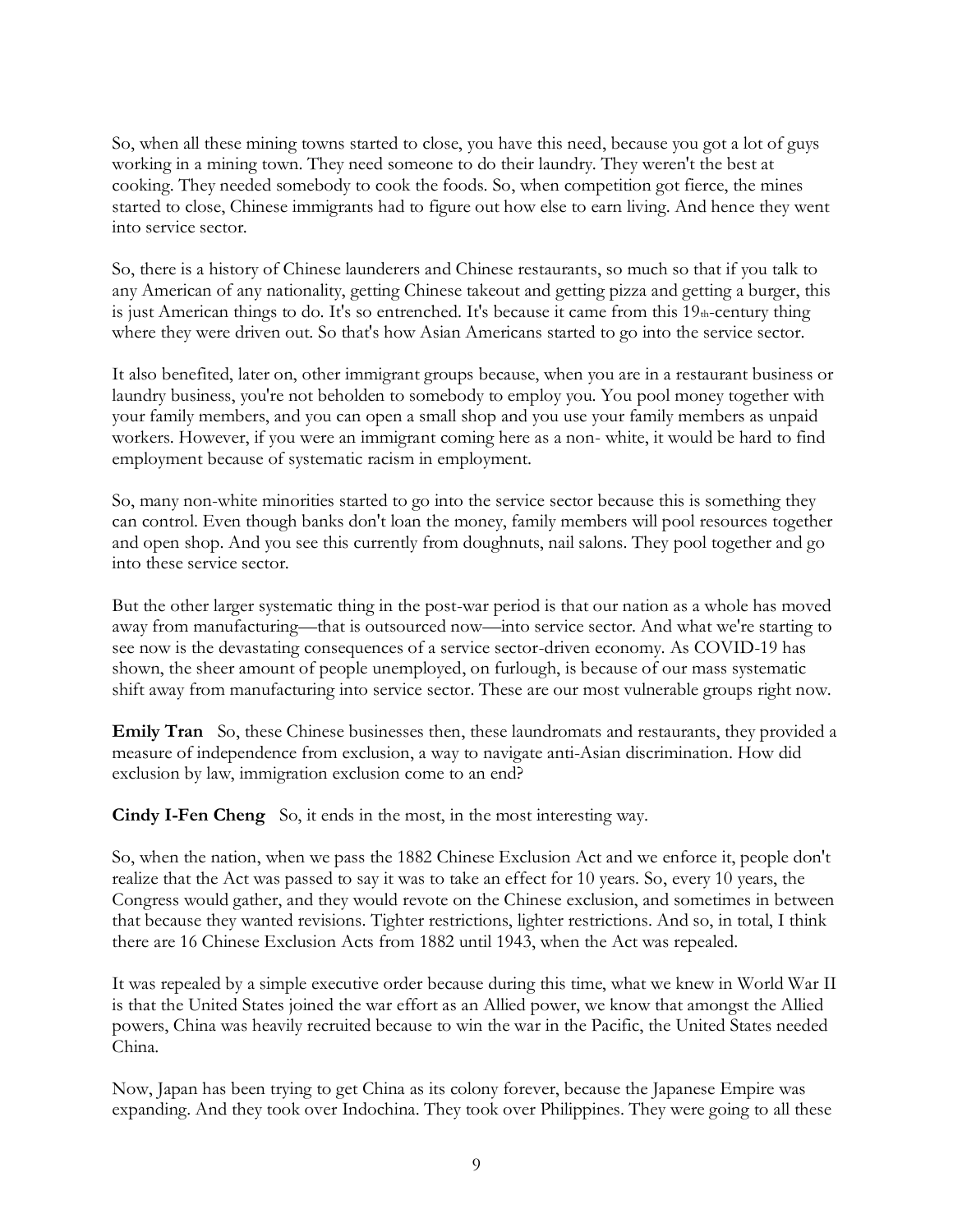previous colonial outposts and they wanted China. They had Manchuria, they were going in. They waged this huge campaign, "Asians for Asia." "Come and join us. Don't join the United States."

And what the Japanese propaganda was doing— they were blaring it through the tanks as they were driving through parts of China, leaflets say, "Why would you join the United States and the Allied powers? Their exclusion law names us unfit for citizenship. Their exclusion law treats us secondary citizens. Can a Chinese person immigrate to the United States? No. Can they become a naturalized citizen? No. Their law names you as unfit." So, they're blaring this.

What this has shown us is racism in the United States is really bad diplomacy. You want to be the global power of the world and shows the triumph and credibility of U.S. democracy. What is going to undercut this every single time is racism. You want to show that the United States has a better way of doing things? What's going to undermine the credibility is racism. So, during this time when the United States was trying to build diplomatic relations with other countries as the Allied power, what undercut these efforts? It's exclusionary Chinese Exclusion laws.

So, in a special meeting of Congress, the President announced and said, "We've got to mend this historic mistake." But it still needed to appease people who thought that having more Chinese immigrants was going to undercut the economy. So, it's called the 1943 Magnuson Act which repealed it. It had three parts. It repealed Chinese exclusion. Revolutionary. The second was that it granted for the first time in U.S. history, the ability of a non-white immigrant to become a naturalized citizen. That was huge. Chinese immigrants were not allowed to become naturalized citizens until 1943. If you were born the United States, birthright citizenship was protected. But if you immigrated, even if you lived for 40 years, can't ever naturalize.

But the third was we created a racial quota. We allowed 105 Chinese into the United States annually. So, 105. People say it's a token measure, which it was. But if anything, it was the shift towards using immigration policy as diplomacy. And the reason we call this a racial quota is that it wasn't a national quota or national origin quota. It wasn't 105 people from *China*. It's 105 people of Chinese descent no matter where you're from. So, in that 105 quota, if you are a Chinese living in Mexico, you would petition in through that 105 quota. You could be a Chinese living in the U.K. You petition to the 105. It's not 105 for the country of China, it's 105 racial quota for anybody of Chinese descent living anywhere.

This is how we started to repeal, is we started to learn that racism in the United States was really bad for diplomacy.

**Emily Tran** How have racist ideas about Asian Americans continued to change over the course of the 20th century? I'm thinking in particular about the emergence of the myth of the model minority. Can you tell us about how this stereotype emerged and how it relates to our current moment?

**Cindy I-Fen Cheng** So, there's two ways of talking about model minority. One is to kind of showcase the credibility of U.S. democracy abroad. Following World War II, the United States immediately launched into the era of the Cold War, and this is when the United States, interestingly, every single repeal of exclusion laws happened in this period. The 1965 Immigration Act that—that got repealed every single kind of quota and made every country on par with each other in terms of immigration—was one of the three civil rights measures in 1965, in addition to the Voting Rights Act and the Civil Rights Act, you have the Immigration Act of 1965.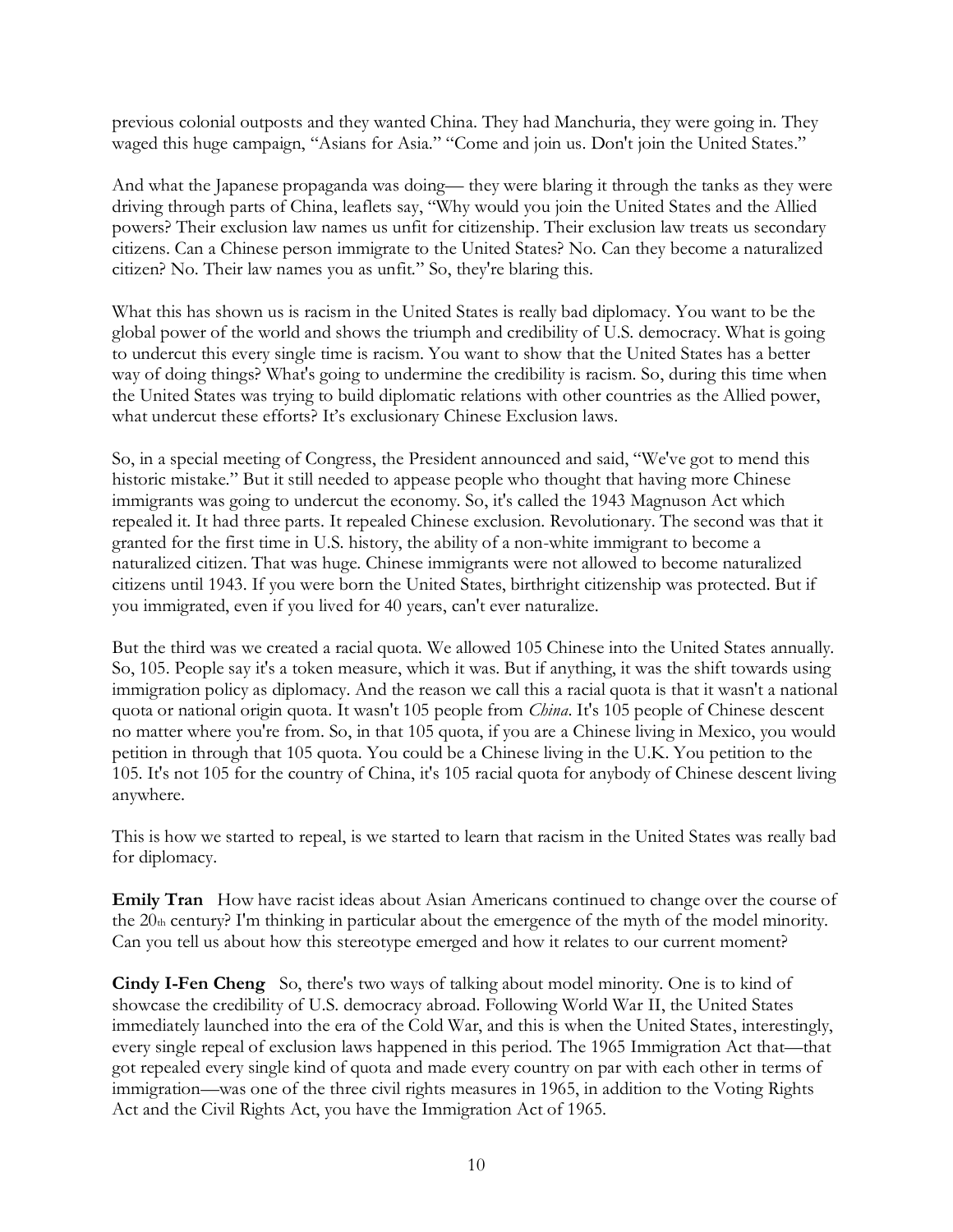So, during this time when the United States was doing this, it needed to send its model minorities abroad to showcase before the world that the United States' democracy was in fact credible. Because the Soviet Union, like the Japanese before them, ran a huge campaign. They said, "Why would you subscribe to capitalism because look at the lynching. They don't guarantee freedom. They don't guarantee greater democracy. If you go into a communist regime, we get rid of class differences. We get rid of colonialism We are the true bearers of democratic values of equity across race, across class, across everything."

So, the United States to counter this would send Chinese Americans, Korean Americans abroad to show that, "Hey, look. We're doing great. And democracy works because yes, there's racism, but it's getting better. And I'm going to be a living testament for this in terms of U.S. diplomatic relations." The U.S. sent a bunch of awesome jazz singers, African Americans to show that, yes, there's lynching, but it's getting better. And look at this, we're great. So that's one strand of the history of using Asians as minorities to kind of showcase the credibility of democracy.

But the more pernicious thing happened in the mid-1960s. And this is when we first see the word "model minority" in print. It was through *Newsweek*, where they started to talk about race rebellions and civil unrest in the United States. In Los Angeles we had what we call the Watts Rebellion. And it always begins with a spark, like unfair treatment of African Americans in Watts by police officers, and it starts a civil unrest.

And as a way to rectify this—the way that they wanted, again, to mis-direct our attention away from structural issues of inequality, structural racism, police brutality, unfair housing, lack of health care, all these issues—they started to say, "You know, at a time where African Americans are complaining about all their racism, it's time for us to look a little bit closer at Chinese and Japanese Americans, the United States. They experience—maybe it's not slavery—but they experience their share of racism. They were interned, they were targets of the only immigration act to name a group of people and a race for purposes of exclusion. They've endured their share of racism. But did that set them back? How did they get through this?"

And they said that these were our model minorities. And this success of Asian Americans, the uneven success of some Asian Americans, was there to undercut the claims of African Americans against structural inequality. Because this is when we started to blame African Americans, as if it's their culture, their own lifestyle that is contributing to their own fate, instead of structural racism. Because if Asians if they could rise above, why can't African Americans?

And so, that myth, the model minority is very problematic and the reason why we study it not as model minority, we only call it the *myth* of model minority is because if you look at the numbers and the reports, the numbers for Asian Americans aren't that high. There's a group of very educated and that's usually recent immigrants. But most people come as farmworkers, as garment workers, as low wage workers. And if you look at the broader Asian American community, if you look at the broader Asian community in the state of Wisconsin, the largest are Hmong refugees who came from the Secret War in Laos. And there is no way their percentages are in the level where they just come and somehow they're all educated and they all drive great cars and their income is wonderful.

So, I think it's a very, very tricky stereotype to uphold.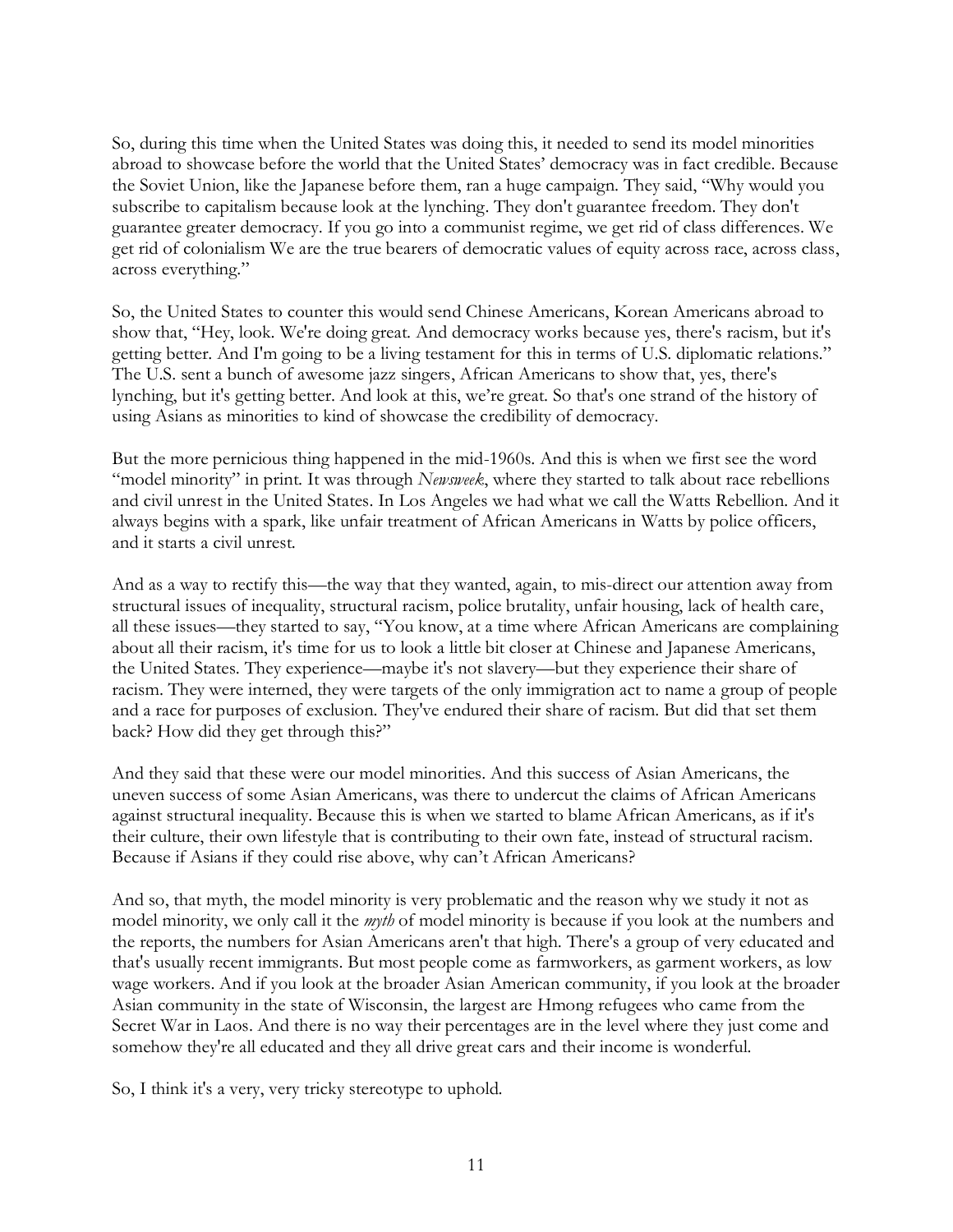**Emily Tran** Right. It really both elides the actual lived experience of so many Asian Americans, and it's harmful to the struggle against white supremacy and racism while purporting to be, like, sort of positive designation, to be something that you should be flattered to be called.

I want to shift now to Americans' consciousness of this history of racism. Why is it that the history of racism against Asian Americans remains for many people kind of obscure and hidden?

**Cindy I-Fen Cheng** I think often in the United States, when we talk about race, we still see it as Black and white. We're living in a moment where scholars who've been writing about other groups is starting to get more attention because, like the last presidential election and the unmitigated attacks against undocumented immigrants, which is racialized as Latinx immigrants, is that all of a sudden, we're realizing that race relations United States may not just be white and Black, maybe there's brown.

In this COVID-19 pandemic, we're like, "Okay, wait a second. I get it. Race is not just white and Black. It may be brown and Asian as well." And during the post-9/11 world with Islamophobia, we're like, "Oh, okay, okay. It includes religious differences, and that Arab Americans and people of different faiths gets targeted as well."

So, I think that we're starting to see in a much more complex way. And I think this is what makes people having more difficulty in terms of talking about what's happening, in terms of structural racism during this COVID-19— is that people don't know how to talk about anti-Asian racism, right, outside of some key historical events, because it is not something that has emerged as a fixture in mainstream discussions of race.

But, which makes this time and these conversations incredibly productive to kind of think about our race relations in the United States as, as quite broad and deep and interesting and involves multiple groups. It crosses and works together with people's class differences, gender identities, national belongings and stuff so that if anything, it gives us a much more nuanced and complex look at race relations in the United States. So that's the number one thing.

And I think if you grew up in the United States, there's a great oral history about a writer who grew up in New York talking about her personal experiences coming to the United States. Because you study, as a Chinese American, she studied race only as Black and white, she was like, "Wait, I can experience racism too?" Or you, you always are supposed to think that what you experience is just marginal.

But I think that what we're starting to see is that these kinds of things are much, much more complex. And here I want to make sure it's racism, but also anti-immigrant. It's xenophobia and racism. When you study Latinx history and Asian American history, the dual things of xenophobia and racism goes hand in hand. The fear the foreign, and the disdain of non-white. It goes hand in hand. And so, I think this is something for us to think about: xenophobic racism.

**April Haynes** One thing that has happened is that in a lot of prior pandemics, say Ebola, for example, there are these kinds of stories, origin stories about cultural practices, like hunting bushmeat in the case of Ebola. And in this case, it's trading certain animals in a wet market. And that's supposed to be the origin of this scary virus that then enters the human population.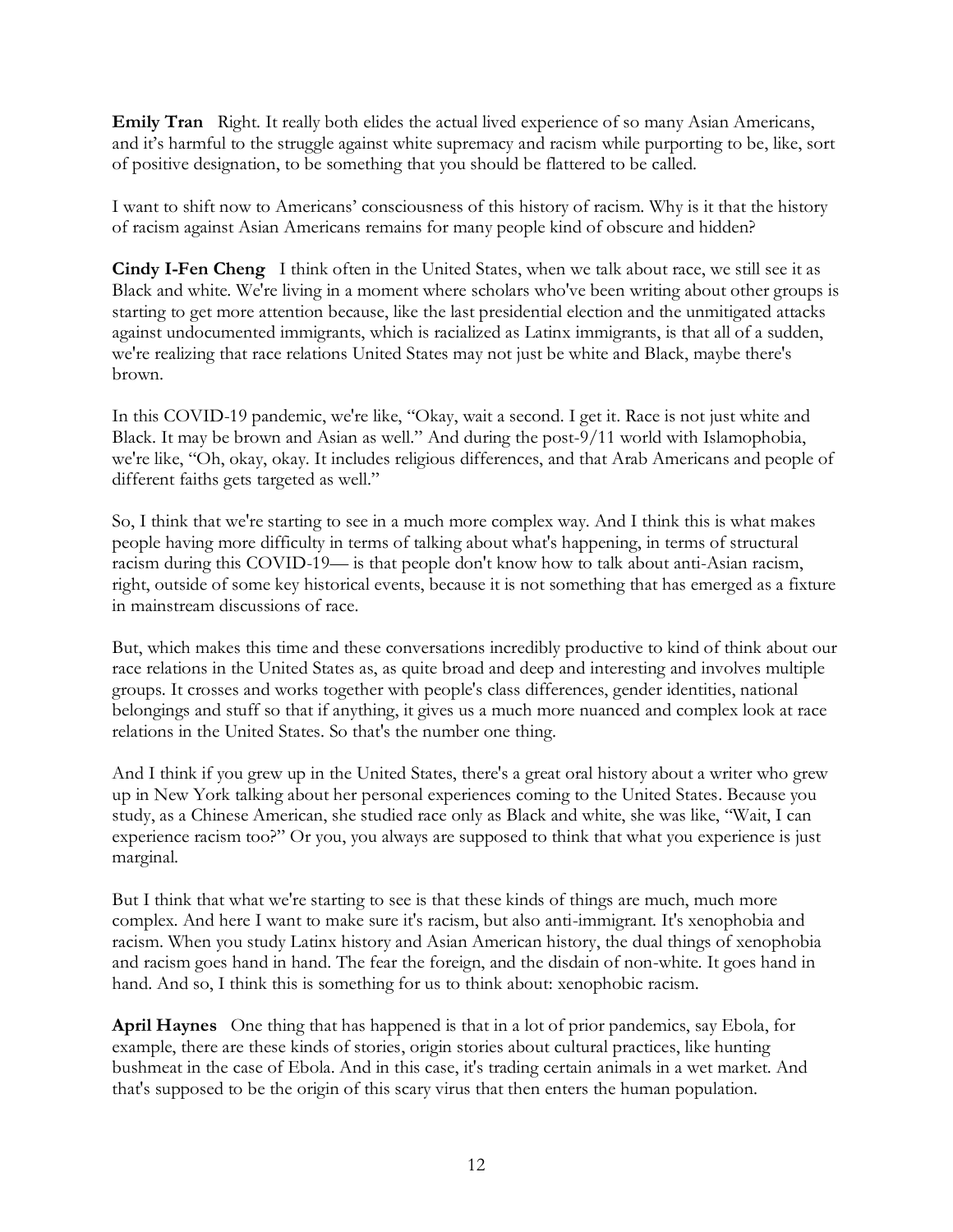But we're also seeing a recent shift to a different origin story, which has a tone of conspiracy theory to it, which is that it's actually about this mismanagement at a Wuhan virology lab. What's at stake and shifting the focus or the blame?

**Cindy I-Fen Cheng** The first thing to say, that there's no question that the Chinese government has a lot of reckoning to do. I think we are intelligent and people to know the fine line to be able to say that every government and every nation has much better practices that they can do, and that some of the critiques waged against the Chinese government is more than valid, and especially their colonial ventures into Tibet, into Africa, I mean, on and on, and their human rights record. Very legit.

But we are smart enough to separate our critiques from racism against Asians in the United States. They're not, they're not supposed to be related, right? I want to definitely affirm that. And I think the practice on the wet market, it could be attributed to a much more global practice in terms of our treatment towards wildlife and animal husbandry. But it definitely has to be a critique against certain practices of attributing special healing powers to bats and other things that is contributing to extinction of animals and poaching and all sorts of things that we— every country has to do a much better job protecting its environment that that needs to be inclusive of China. Unquestioned.

The second thing about the lab is something that I am deeply interested in because I'm a Cold War historian, is that no matter what people keep saying as they reify a European-centered understanding of the Cold War—such that the Cold War ended with the fall of Berlin Wall, whereas for us who are Asian Americans, we wonder how much the Cold War has ended when there's still Cuba, there's still North Korea, and when there are refugee camps still open for Southeast Asian refugees. How do you mark the end of the Cold War?

And now when you're looking at the competition between China and the United States in global supremacy, they're starting to reinvent this thing of— these kinds of fear, right, that there is a secret weapon, right? And I want you to relate it to, like, the arms race of the Cold War. The secret weapon that someone's developing in some lab. Oops. It slipped. It's no longer nuclear arms but biochemical warfare. So, we've seen enough sci-fi and movies about this, and I think the Cold War culture permeates into our consciousness still today, that China, the communist regime is our absolute, unquestioned enemy and everything they do is evil. And that they are doing some secretive things in their lab, and they're developing a new germ warfare that's gonna wipe us out just like a nuclear war.

So, I think part of this is very rooted in Cold War history. As we're looking at these new things we really have to question: is the Cold War over? And how do we mark its end? And how do we understand its continuities?

**Emily Tran** So, in our current moment it's certainly, I think, more difficult to be ignorant of racism against Asian Americans. However, I've seen some commentators suggest that focusing on the President's racist dog whistling—on his attempts and those of right-wing media organizations to characterize COVID-19 as the "Chinese virus,"—they say that that is a distraction from the more enraging issue of federal mismanagement during this crisis. Is this refrain something that we've heard before? How do you respond to this contention that talking about racism, racist violence, is a distraction from the real issue?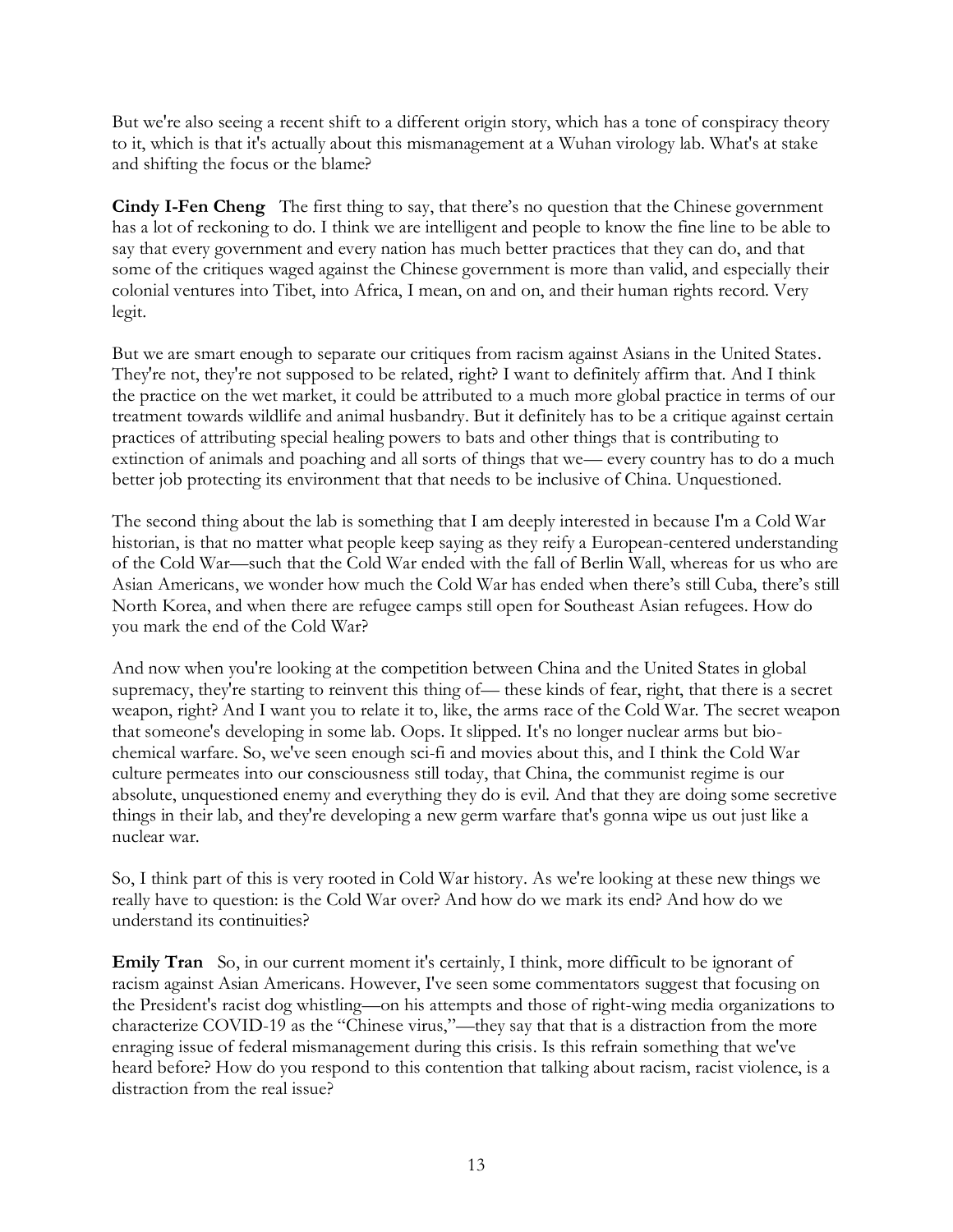**Cindy I-Fen Cheng** Well, my answer is a yes or no. It's both a distraction, but it means that we have to focus on racism differently. Not a distraction, in and of itself, away from talking about racism.

So, the first thing to note is that what is very powerful about some of the right-wing discourses around calling this the Wuhan virus—there's more derogatory names—or the Chinese virus, is the assumption or the assertion that these are value-free neutral terminologies. There's no social meanings behind it. We're just saying this is where it come from, this is the wet markets.

And I would like to adhere to that. I would like to be able to exist in that reality. But the truth is, that's not what we're seeing on the ground-level. Two groups called the Chinese for Affirmative Action and the Asian Pacific Policy and Planning Council, they started this national campaign to document anti-Asian assaults. They started March 19th and I think just in a few weeks they documented over 1,100 cases nationwide. So, we're starting to see that names, these calling, has social consequences, that these are not value-free neutral terminologies. They have social consequences in inciting, enhancing xenophobic racist attacks against the Asian population.

And that *is* distracting from looking at national policies. Absolutely. But it's distracting from looking at national policies because what we *should* look at is what is causing racial disparities in the deaths. It should make us re-look at health care policies. Re-look at how we redistribute wealth in the stimulus package because, is it really redistributing wealth? It needs to make us look at who has access to testing. It needs to make us look at what happens to vulnerable populations who are homeless. It makes us need to look at how we need to have better housing opportunities for everybody.

Because what this makes us have to look more attention to is these policies that have created structural racism. So, I think that's the thing that people do not want to look at, because that is part of federal policy and that's the kind of federal policy that's harder to talk about.

But as we re-emerge in this world, I do hope our attention turns to greater discussions of policies that will ensure the greater equity of our population, such as better health care services. And when we redistribute wealth, how do we redistribute wealth so that it reaches the small businesses, it reaches the poorest of our populations? And how do we have better housing policies?

## [MUSIC INTERLUDE]

**Emily Tran** Alright, I just have one final question. We always under episode this way: why do you love history?

**Cindy I-Fen Cheng** I was somebody who was a science major in my undergraduate education. I was going to med school. I was a hardcore science major and I took certain Asian American classes. My parents didn't know about it, it was like my little secret.

And I loved it. Because sometimes, changing the characters of the story, who are the major players, it helps change the perspective. For me, I was that student who— it was powerful to read about American history with different kinds of characters, and they were the lead characters. Where the immigrants like myself and my parents were the ones that were shaping history. And that change was very powerful for me such that, well, here I am.